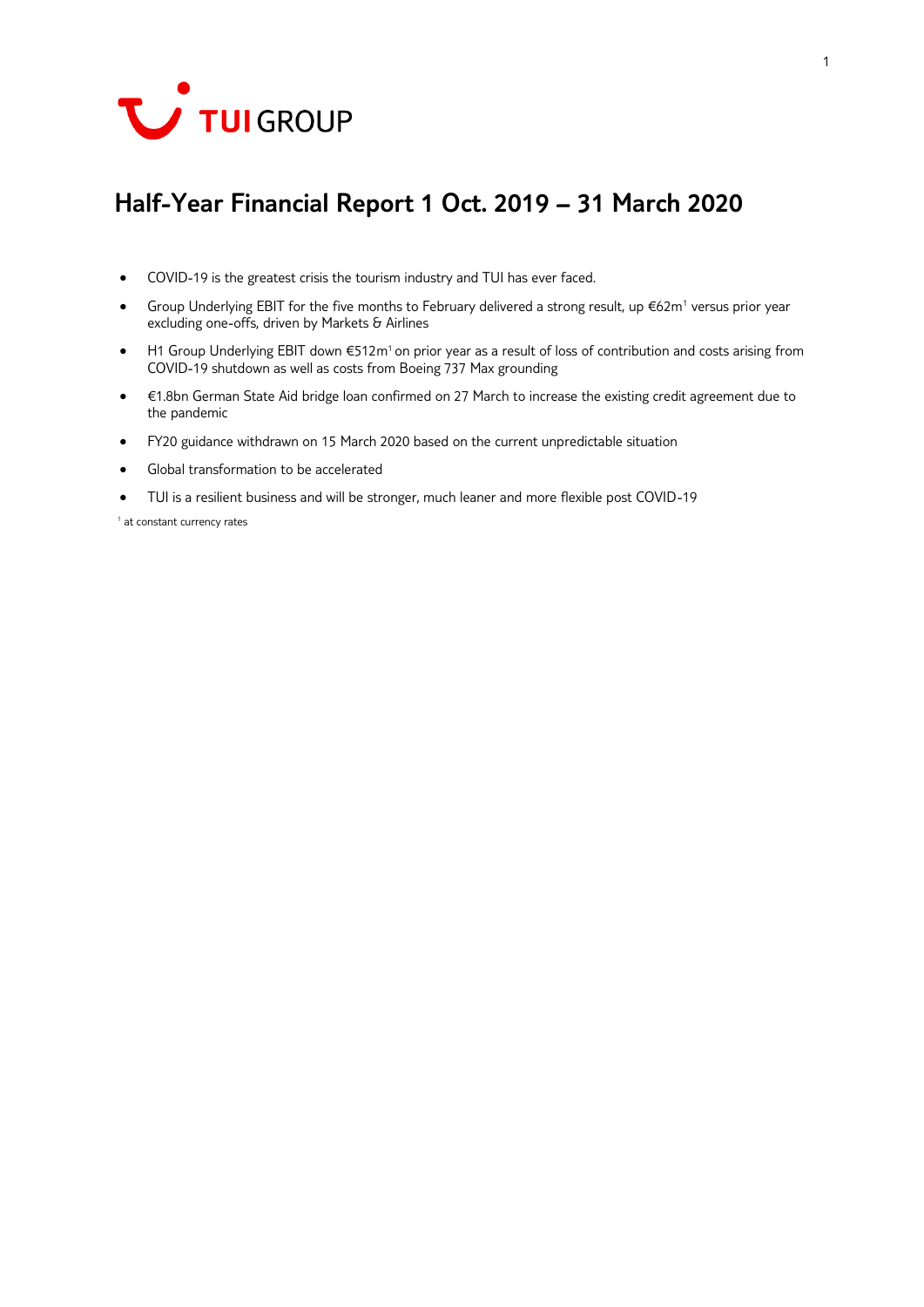#### **TUI Group - financial highlights**

|                                           | 02 2020  | O2 2019<br>adjusted | Var. %   | H1 2020    | H1 2019<br>adjusted | Var. %   | Var. % at<br>constant<br>currency |
|-------------------------------------------|----------|---------------------|----------|------------|---------------------|----------|-----------------------------------|
| <b>Turnover</b>                           | 2,787.9  | 3,101.6             | $-10.1$  | 6,638.7    | 6,676.4             | $-0.6$   | $-1.3$                            |
| Underlying EBIT (IAS 17) <sup>1</sup>     |          |                     |          |            |                     |          |                                   |
| Hotels & Resorts                          | $-1.2$   | 65.3                | n. a.    | 42.1       | 134.5               | $-68.7$  | $-56.1$                           |
| Cruises                                   | $-22.4$  | 59.4                | n. a.    | 26.5       | 106.4               | $-75.1$  | $-77.1$                           |
| <b>Destination Experiences</b>            | $-20.3$  | $-5.6$              | $-262.5$ | $-29.4$    | $-10.4$             | $-183.8$ | $-187.0$                          |
| Holiday Experiences                       | $-44.0$  | 119.1               | n. a.    | 39.1       | 230.5               | $-83.0$  | $-76.8$                           |
| Northern Region                           | $-313.5$ | $-121.1$            | $-158.9$ | $-424.8$   | $-183.9$            | $-131.0$ | $-130.0$                          |
| Central Region                            | $-152.1$ | $-86.9$             | $-75.1$  | $-183.5$   | $-119.6$            | $-53.5$  | $-53.6$                           |
| Western Region                            | $-131.0$ | $-92.1$             | $-42.1$  | $-194.6$   | $-152.6$            | $-27.5$  | $-27.8$                           |
| Markets & Airlines                        | $-596.5$ | $-300.1$            | $-98.7$  | $-802.9$   | $-456.1$            | $-76.0$  | $-75.8$                           |
| All other segments                        | $-40.4$  | $-37.4$             | $-7.9$   | $-64.9$    | $-76.0$             | $+14.6$  | $+14.1$                           |
| TUI Group <sup>1</sup>                    | $-680.9$ | $-218.5$            | $-211.7$ | $-828.7$   | $-301.6$            | $-174.8$ | $-169.7$                          |
| Underlying EBITDA (IAS 17) <sup>2</sup>   | $-539.5$ | $-105.7$            | $-410.4$ | $-559.4$   | $-78.5$             | $-612.4$ |                                   |
| Underlying EBIT (IFRS 16)                 | $-680.1$ | $-218.5$            | $-211.3$ | $-826.8$   | $-301.6$            | $-174.2$ |                                   |
| EBIT (IFRS $16$ ) <sup>1</sup>            | $-700.2$ | $-242.1$            | $-189.2$ | $-778.0$   | $-348.1$            | $-123.5$ |                                   |
| Underlying EBITDA (IFRS 16)               | $-409.6$ | $-105.7$            | $-287.5$ | $-298.1$   | $-78.5$             | $-279.6$ |                                   |
| EBITDA (IFRS $16)^2$                      | $-418.7$ | $-120.0$            | $-248.8$ | $-228.9$   | $-107.7$            | $-112.6$ |                                   |
| Group loss                                | $-740.5$ | $-176.9$            | $-318.5$ | $-845.8$   | $-289.1$            | $-192.6$ |                                   |
| Earnings per share<br>€                   | $-1.30$  | $-0.35$             | $-271.4$ | $-1.51$    | $-0.58$             | $-160.3$ |                                   |
| Net capex and investment                  | $-226.5$ | $-356.6$            | $+36.5$  | $-287.2$   | $-651.4$            | $+55.9$  |                                   |
| Equity ratio (31 March) <sup>3</sup><br>% |          |                     |          | 15.6       | 21.2                | $-5.6$   |                                   |
| Net financial position (31 March)         |          |                     |          | $-4,902.5$ | $-1,964.1$          | $-149.6$ |                                   |
| Employees (31 March)                      |          |                     |          | 53,525     | 60,135              | $-11.0$  |                                   |

Differences may occur due to rounding.

This Half-Year Financial Report of the TUI Group was prepared for the reporting period H1 FY20 from 1 October 2019 to 31 March 2020.

TUI Group applied IFRS 16 from 1 October 2019. Prior year figures were not adjusted.

In the current financial year, underlying EBIT is also adjusted for the earnings effect of IFRS 16 ('underlying EBIT (IAS 17)') as part of internal reporting in order to facilitate year-on-year comparability. Accordingly, adjusted EBIT (IAS 17) represents the Group performance measure within the meaning of IFRS 8.

Since the beginning of this financial year, the items of the profit and loss statement of the aircraft leasing companies holding the TUI Group's aircraft and subletting them within the Group have been fully allocated to the airlines using the respective aircraft (Northern Region, Central Region and Western Region). In the first half of the previous year, the aircraft leasing companies were fully included in All other segments, while in the 2019 Annual Report, the result from intra-Group subleasing was already allocated to the respective airlines (Northern Region, Central Region and Western Region). The prior-year figures have been adjusted accordingly.

<sup>1</sup> We define the EBIT in underlying EBIT as earnings before interest, income taxes and result of the measurement of the Group's interest hedges. For further details please see page 15.

<sup>2</sup> EBITDA is defined as earnings before interest, income taxes, goodwill impairment and amortisation and write-downs of other intangible assets, depreciation and write-downs of property, plant and equipment, investments and current assets.

<sup>3</sup> Equity divided by balance sheet total in %, variance is given in percentage points.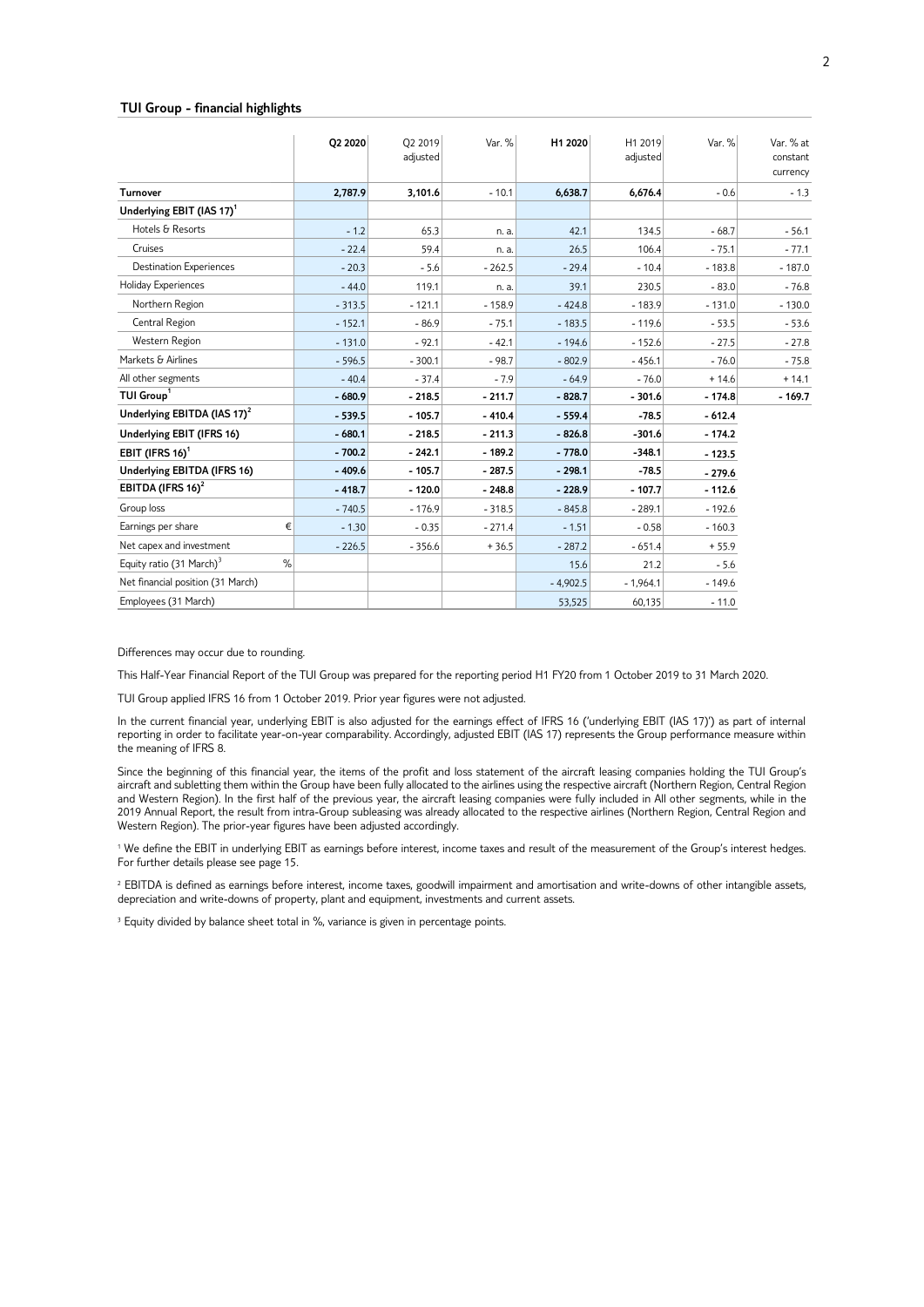# INTERIM MANAGEMENT REPORT

# **H1 FY20 Summary**

- The first half of the 2020 financial year has been marked by two developments the first five months saw an exceptional start to our Summer 2020 programme, with January 2020 being the best ever bookings month in the company's history. The final month of the second quarter saw an unprecedented global travel suspension as COVID-19 escalated into a pandemic.
- The impact on our programme and operations has been undeniably acute. For the first time ever in the company's history, our full programme was suspended and alongside many other corporates across the sector State Aid was applied for. As a result of our swift action, TUI was the first business in Germany to receive state support in these exceptional times.
- First five months (5M) underlying EBIT loss of €343m<sup>1</sup> was up €62m versus prior year excluding digital platforms operational investment, Boeing 737 Max and effect of a one-off hedging gain, reflecting the strong operational result and start to the year.
- H1 Group underlying EBIT loss of €813m<sup>1</sup> was down €512m<sup>1</sup> on prior year as a result of lost contribution in March and costs arising from COVID-19 shutdown, most notably from ineffective hedges, and additionally replacement lease costs relating to the Boeing 737 Max. Total costs in March incurred relating to both COVID-19 measures and Max amounted to €470m.
- The tourism industry has weathered a number of macroeconomic shocks throughout the most recent decades, however the COVID-19 pandemic is unquestionably the greatest crisis the industry and TUI has ever faced.

**H1 results at a glance (pro-forma IAS17 basis)**

|                                                                          | $\epsilon$ million |  |  |
|--------------------------------------------------------------------------|--------------------|--|--|
| Underlying EBIT 5M FY19                                                  | $-302$             |  |  |
| 5M YTD                                                                   |                    |  |  |
| Holiday Experiences                                                      | $-20$              |  |  |
| Markets & Airlines                                                       | $+69$              |  |  |
| All other segments                                                       | $+13$              |  |  |
| Underlying EBIT 5M YTD FY20 at constant currency excluding special items | $-240$             |  |  |
| Special items:                                                           |                    |  |  |
| Current year: Digital platform opex                                      | $-8$               |  |  |
| Markets & Airlines Prior year: Hedging gain (Northern Region)            | $-29$              |  |  |
| Markets & Airlines Current year: Boeing 737 Max grounding                | $-66$              |  |  |
| Underlying EBIT 5M YTD FY20 at constant currency                         | $-343$             |  |  |
| March 2020:                                                              |                    |  |  |
| Special items:                                                           |                    |  |  |
| Loss of contribution                                                     | $-242$             |  |  |
| Net hedging ineffectiveness                                              | $-146$             |  |  |
| Repatriation costs                                                       | $-29$              |  |  |
| Compensation costs                                                       | $-14$              |  |  |
| Marella Celebration impairment                                           | $-19$              |  |  |
| Net Boeing 737 Max costs                                                 | $-6$               |  |  |
| Other (COVID-19 related)                                                 | $-14$              |  |  |
| Underlying EBIT H1 FY20 at constant currency                             | $-813$             |  |  |
| Foreign exchange translation                                             | $-16$              |  |  |
| Underlying EBIT H1 YTD FY20 at actual rates                              | $-829$             |  |  |
| IFRS 16 impact                                                           | $+2$               |  |  |
| Underlying EBIT H1 FY20 at actual rates (IFRS 16 basis)                  |                    |  |  |

<sup>1</sup> Underlying EBIT (IAS 17), at constant currency rates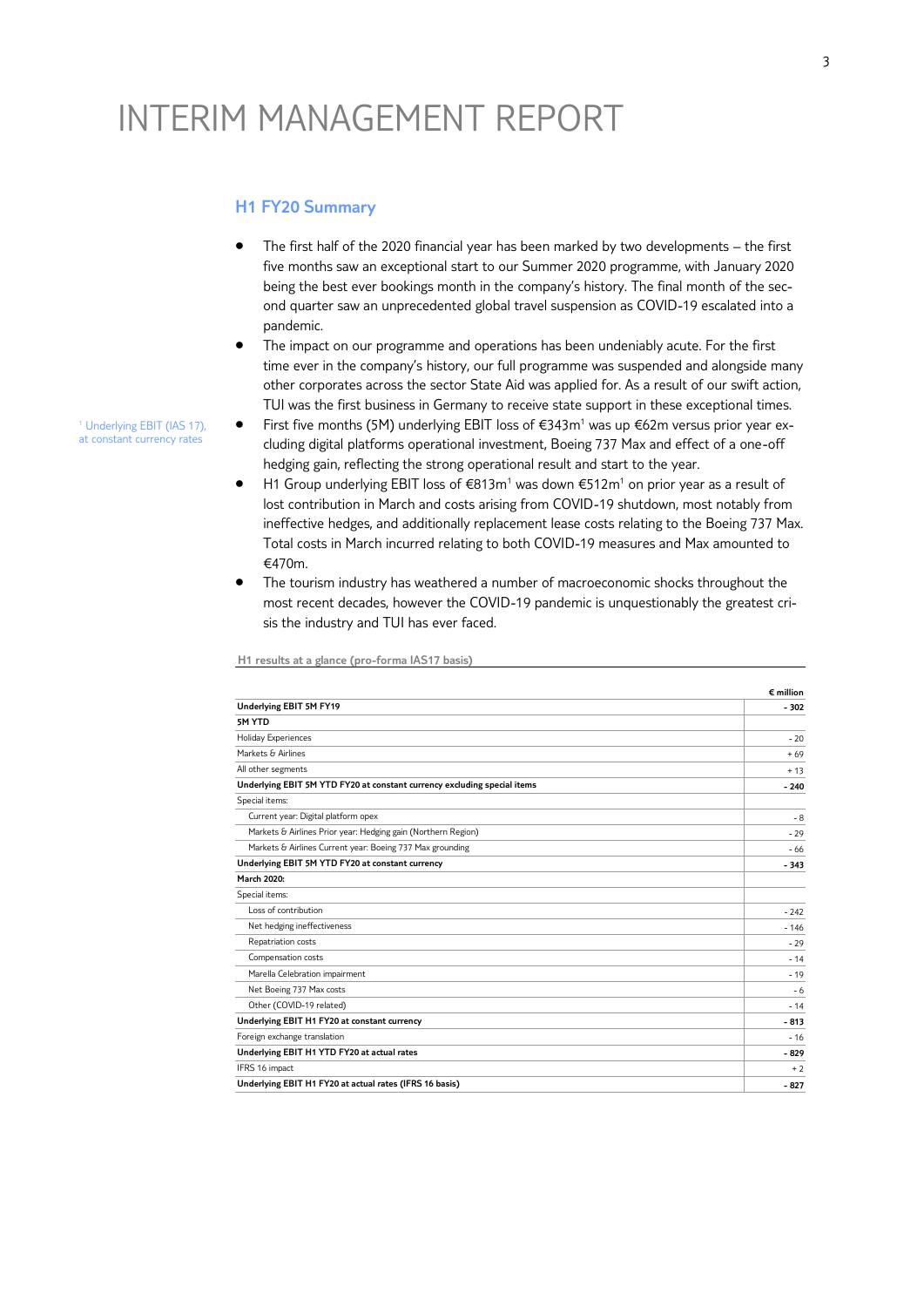## **COVID-19 development**

- At our Q1 update on 11 February 2020, there was neither a worldwide travel ban on the horizon nor any indication that the world, and particularly the tourism industry, would come to a standstill. The outbreak in China at the end of December and during the course of January had little to no impact on our key markets. Looking back on previous epidemics, any consumer impact had been very much contained in and limited to the source region of the outbreak.
- The outbreak in Italy on 21 February was however followed by an incidence of COVID-19 at one of our partnership hotels in Tenerife. By the beginning of March, we were experiencing lower travel demand, however our year to date bookings remained well above prior year. The further spread of COVID-19 in the following days led to the decision to trigger Force Majeure notices to all third party hotelier partners, enabling either a cancellation or reduction of committed capacity contracts for the remainder of the season.
- By the middle of March a number of governments across our key destinations, such as Spain, Mexico and Greece were advising that they would be closing borders as part of their efforts to mitigate the spread of COVID-19. As a result, on 15 March, we announced the suspension of the vast majority of our travel programme until further notice. All financial guidance for FY20 was withdrawn at this point.

# **Financial and operational measures as a result of travel suspension**

#### **Application for and granting of German State Aid**

- In light of the suspension of operations, it was clear the company would require additional liquidity headroom to help bridge the effects of the pandemic until Summer 2020. TUI applied for State Aid from the German Federal Government on 17 March. Ten days later, on 27 March TUI received a commitment from the German Federal Government for a KfW bridge loan for the amount of €1.8 billion. The €1.8 billion support came in the form of an extension to the pre-existing  $\epsilon$ 1.75bn Revolving Credit Facility (RCF) and was ratified by the existing RCF banking consortium on 8 April.
- Under the terms of the loan, the annual dividend will be suspended during the course of the credit line. Both covenants, net leverage and net fixed charge cover, relating to the existing and increased RCF will be suspended for the next 18 months. Covenant testing will resume in September 2021.

#### **The largest ever repatriation campaign by TUI**

 From mid-March, customer service, aviation planning and crisis management teams, alongside in-destination colleagues and flight crew, worked tirelessly round the clock to coordinate the return of customers and colleagues. Over 200,000 customers plus ~4,000 colleagues were returned to home countries in the weeks that followed. Additionally, at the request of various foreign ministries, the teams worked hard to also repatriate many non-TUI passengers on rescue flights, who would have otherwise been stranded.

### **Significant fixed cost base actions**

- Whilst our programme is suspended, significant crisis measures have been taken across the business to reduce cash costs and expenditure to an absolute minimum. From capex, to marketing, to rental and leases, all expenditure has been cut or paused. Strict cost discipline, required during these exceptional circumstances, has been a top priority for the business as a whole.
- The largest cost base for the Group is accommodation and having invoked the Force Majeure clause on all hotel contracts, our overall monthly cash cost base has been substantially reduced by more than 70%. Incremental aircraft leases are being renegotiated with our lessors, as have our rental lease agreements with landlords in our Hotels & Resorts business. Cruise ships have been laid up, saving around ~50% of monthly costs.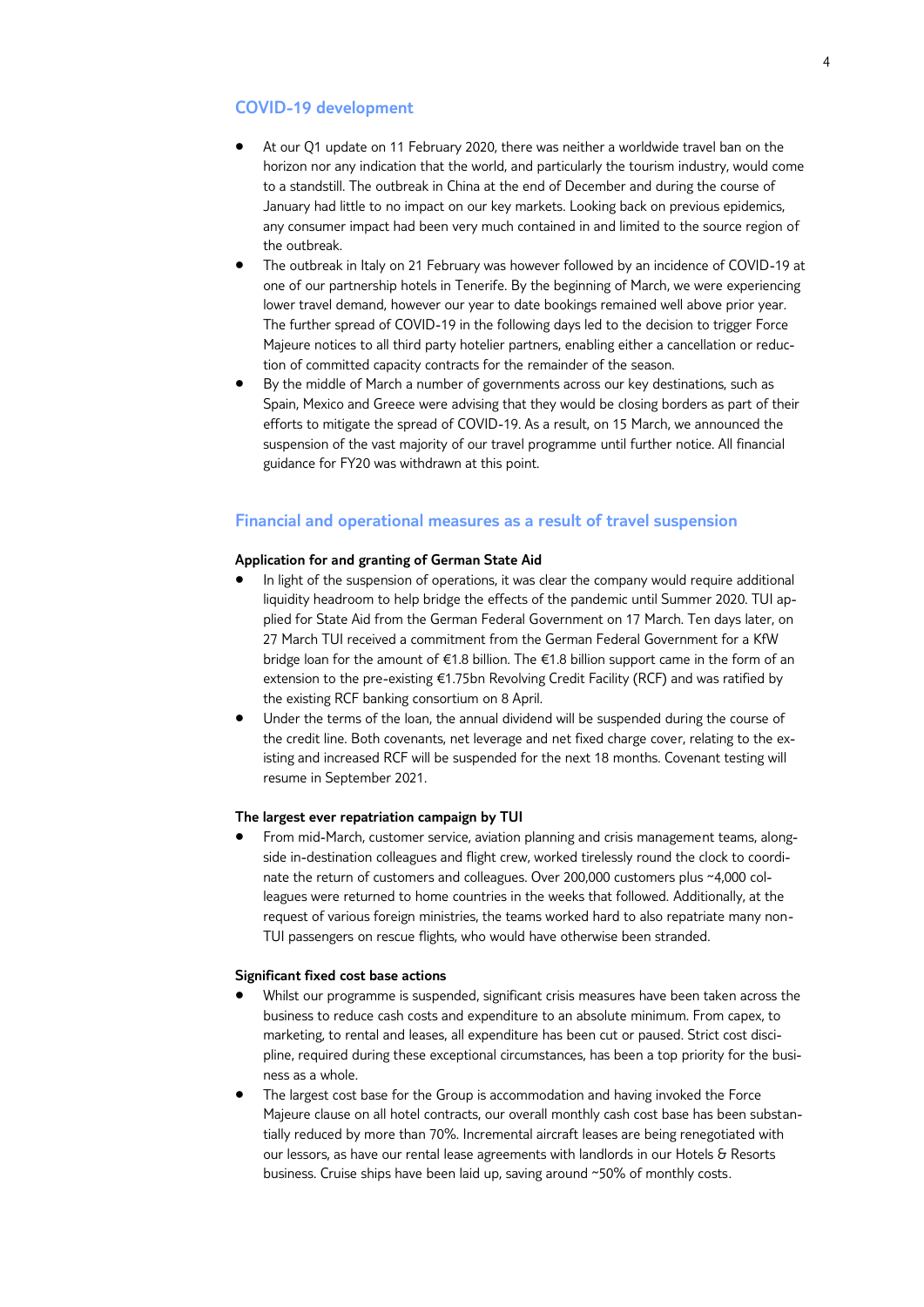- The business took the difficult but necessary decision to reduce staff costs worldwide from April onwards. Short-time work, pay-cuts, furlough, unpaid leave or other staff costs saving measures were applied across the Group, whilst our business is paused. We have participated in government job retention schemes where available, such as in Germany and the UK. These substantial measures across the business have helped to deliver a ~50% cost saving in May, with ~90% of our employees participating in the above measures.
- Due the nature of our advance contracting to secure committed capacity, accommodation and services for the seasons ahead, TUI would typically see a high level of operational leverage. In a normal year c. 63% of our cash costs across the business are deemed to fixed. This equates to a cash outflow range of between ~€700m to ~€1,400m per month, the latter during our peak season.
- As detailed above, the exceptional shutdown imposed has enabled significant cost reductions during this incomparable crisis period. Having reduced cash costs by more than 70% to an absolute crisis minimum, we expect for the remainder of the financial year a fixed cost cash outflow range of between ~€250m to ~€300m per month.

#### **Bookings and refund mechanisms**

- Since the beginning of the measures to mitigate COVID-19, we have seen a material decline in bookings for Summer 2020 as a result of the travel suspension currently in place. We see bookings for Summer 2020 down 36%<sup>1</sup> , with ASP up 11% and 35%<sup>1</sup> of the programme sold to date, down from 59% sold at the same point last year reflecting our cancelled programme from mid-March.
- The Markets and Airlines programme across the three regions are on average suspended until middle of June with our Cruise brands on average suspended similarly. Under the European Travel Directive, cash refunds should be provided for holidays cancelled. Many of our source market governments are however considering voucher refund mechanisms or state backed fund solutions as alternatives to cash refunds and subsequently we expect a low to mid-single digit hundred millions per month cash outflow to cover customer refunds relating to cancelled holidays. We see typically, a higher proportion of customers requesting refunds for immediate departures and customers with outer dates, choosing a voucher refund credit or rebooking to a later departure date. Customers who do not wish to take advantage of our vouchers/refund credits with a discount for future booking, remain entitled to a cash refund should their holiday be cancelled.
- Holidays remain a high priority for our customers and we see our customers committing early for future seasons. Winter 2020/21 is still very early in the booking cycle however UK bookings are up 8%<sup>1</sup> with ASP in line with prior year. Summer 21 bookings are looking positive on small volumes.

#### **Liquidity position and measures**

With cash and available facilities as well as a number of liquidity enhancing measures, TUI has sufficient funds to cover the coming months. As at 10 May, TUI AG's total cash and available facilities amounted to €2.1bn.

TUI continues to evaluate a variety of options with the aim to best position TUI's balance sheet and liquidity through an extended period of disruption and post crisis.

<sup>1</sup> These statistics are up to 3 May 2020, shown on a constant currency basis and relate to all customers whether risk or non-risk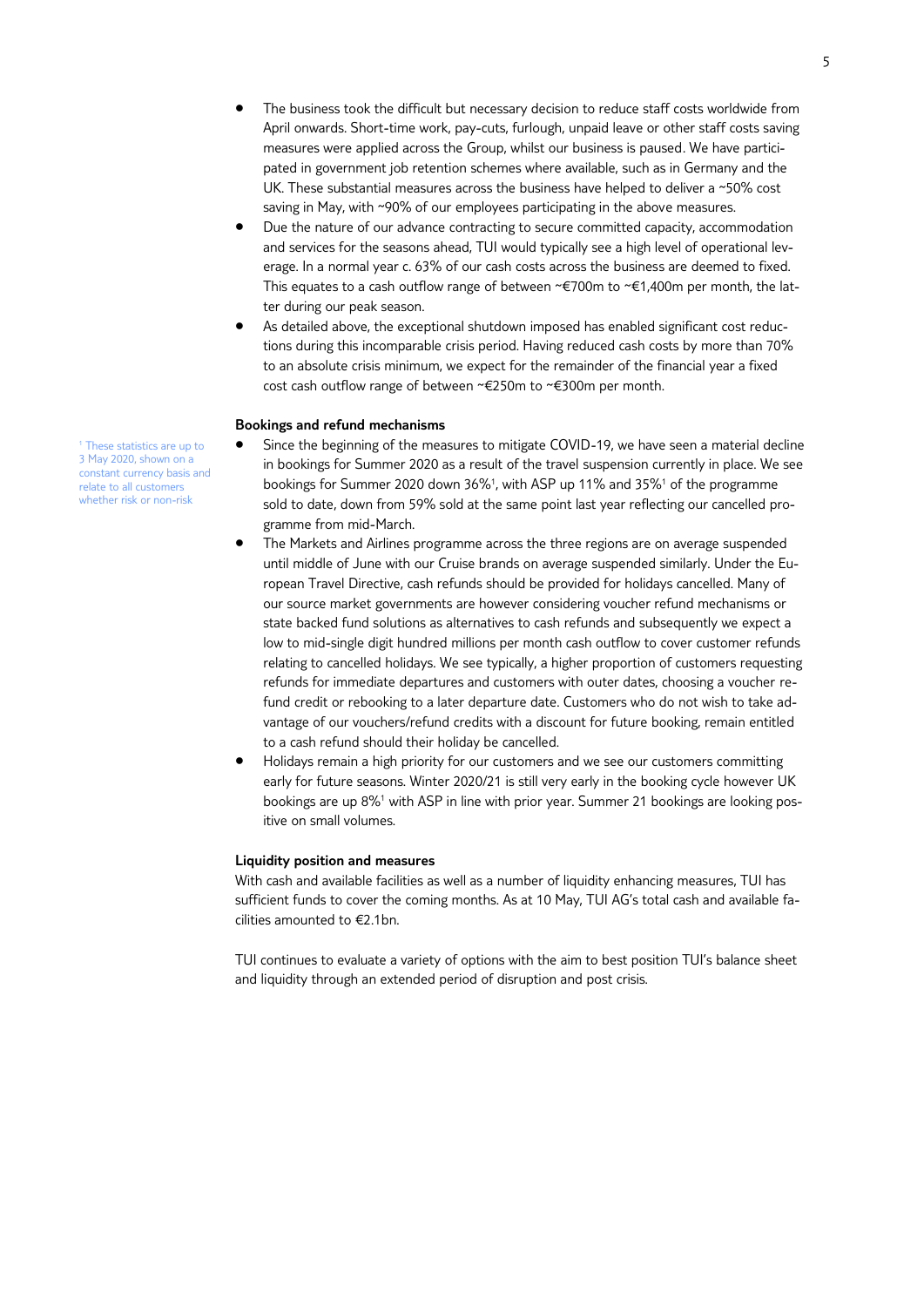Our liquidity enhancing measures:

- Cash cost base reduced to crisis minimum range of between ~€250m to ~€300m per month
- Capex reduction/postponement from range of between ~€750m to ~€900 for FY20 to ~€440m<sup>2</sup>
- Adoption of voucher/refund credit mechanism
- Tax relief

<sup>2</sup> pro forma IAS 17 application and pre TUI Cruises' acquisition of Hapag-Lloyd

Cruises

- Closing of Hapag-Lloyd Cruises transaction
- Sale and leaseback of assets
- Immediate working capital normalisation on recovery of bookings/restart of business

The Group is strongly focused on rebuilding its solid balance sheet profile post crisis.

# **H2 Outlook**

TUI has a resilient business model and has shown strong operational performance in recent years. Before the COVID-19 crisis, the business was on track to deliver a strong FY20, despite further costs related to the grounding of the Boeing 737 Max.

The travel industry has proven to be resilient many times, weathering many macroeconomic shocks throughout the recent decades and has been quick to adapt to macro challenges.

We expect travel will be different for the remainder of this year, however we strongly believe our customers will still want to holiday. Online enquiries to our website indicate to us that customers are still actively researching holidays and destinations; customers want to travel as soon as tourism can take off responsibly and safely.

We consider ourselves very well positioned to benefit from a recovery post the COVID-19 crisis. Our vertically integrated model enables a fully coordinated restart of the value chain. TUI's trusted brand, direct customer engagement across the full holiday journey and differentiated products are clear USPs for customer post crisis. TUI's market leading position combined with long-standing relationships with suppliers, retail agents and tour operators, means TUI plays an important and critical role in the restart of the industry.

The foreign tourism ministries from destinations such as Greece, Cyprus, Portugal, the Balearic Islands, Austria, and Bulgaria are preparing intensively for the return of tourists. The health and wellbeing of both customers and colleagues remain paramount and we are assessing how we can responsibly adapt to measures so that leisure travel can resume. We are preparing new procedures for the airport process, on board our aircraft, in hotels and on our ships, so that any social distancing recommendations or guidelines can be implemented, without compromising customer enjoyment and travel experience. TUI, alongside our many destination partners, stands ready for a responsible restart and resumption of our travel programme.

#### **Acceleration of our strategy post COVID-19**

It is clear as a result of the COVID-19 crisis, the travel industry will evolve even faster and perhaps more profoundly than many had expected. The world will be different and TUI will be different also.

This evolution will see the launch of our global realignment programme. We are reviewing our activities, every business unit and group companies worldwide to identify synergies and where we can be leaner, faster and more efficient. What is crucial now more than ever is to adapt our structures, and review our investments and presence in both markets and destinations.

To address costs, we will leverage synergies in areas such as hotel purchasing and exploit further potential within our global IT structures. We are targeting to permanently reduce our overhead